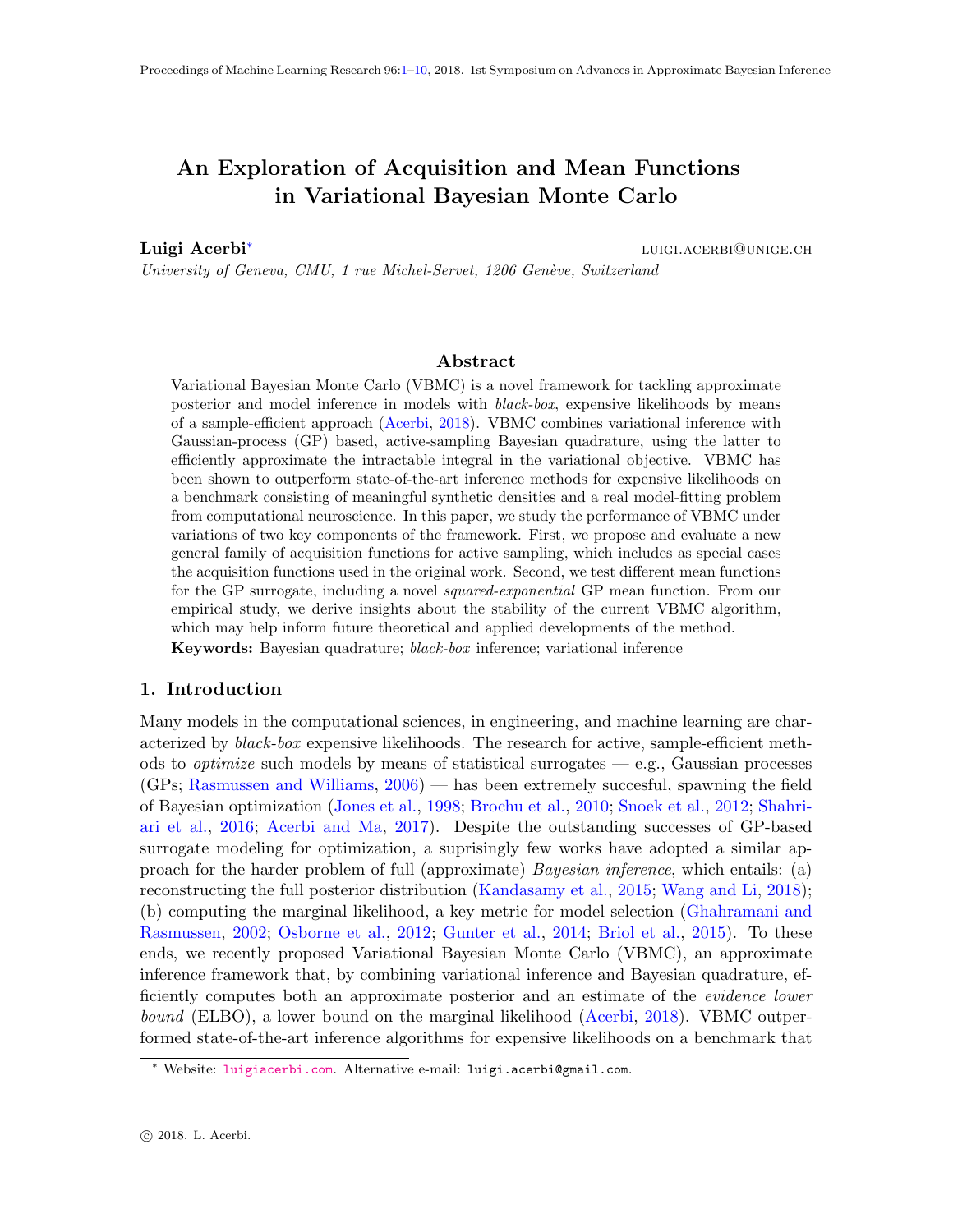includes synthetic likelihoods with realistic, challenging properties, and a real model-fitting problem from computational neuroscience [\(Acerbi,](#page-7-0) [2018\)](#page-7-0).

The VBMC framework includes several algorithmic features which were mostly fixed in the original paper, and deserve further exploration. Key components of VBMC include:

- 1. The *acquisition function*  $a(x)$  used in active sampling. The surrogate optimization of  $a(x)$  decides which point  $x \in \mathcal{X}$  of the expensive likelihood is queried next, where  $\mathcal{X} \subseteq \mathbb{R}^D$  is the domain of model parameters (we tested up to  $D = 10$ ). The acquisition function embodies the crucial role of balancing exploration vs. exploitation.
- 2. The GP model. While GP covariance and likelihood functions are almost fully determined by the desire to have an analytical expression for the surrogate ELBO, there is some freedom in the design of the GP mean function under this constraint.

In this paper, we perform an empirical evaluation of variants of these two main features of the VBMC algorithm. First, we recap in Section [2](#page-1-0) the main formulation of VBMC. In Section [3.1,](#page-2-0) we introduce a novel family of acquisition functions, which includes as specific cases the two acquisition functions described in the original paper. In Section [3.2,](#page-3-0) we introduce a novel GP mean function. We then report in Section [4](#page-3-1) results of our experiments with different acquisition and mean functions. Finally, we discuss in Section [5](#page-6-0) our findings and further extensions of the framework.

Code for the VBMC algorithm is available at: <https://github.com/lacerbi/vbmc>.

## <span id="page-1-0"></span>2. Variational Bayesian Monte Carlo (VBMC)

We summarize here the main features of VBMC; see [Acerbi](#page-7-0) [\(2018\)](#page-7-0) for details. Let  $f =$  $p(\mathcal{D}|x)p(x)$  be the expensive *target* log joint probability (unnormalized posterior), where  $p(\mathcal{D}|\mathbf{x})$  is the model likelihood for dataset  $\mathcal D$  and parameter vector  $\mathbf x$ , and  $p(\mathbf x)$  the prior.

In each iteration t, the algorithm: (1) actively samples sequentially a batch of  $n_{\text{active}}$ 'promising' new points that maximize a given acquisition function, and for each selected point  $x^*$  evaluates the target  $y^* \equiv f(x^*)$ ;<sup>[1](#page-1-1)</sup> (2) trains a GP surrogate model of the log joint f, given the training set  $\Xi_t = {\mathbf{X}_t, y_t}$  of points and their associated observed values so far; (3) updates the variational posterior approximation, indexed by  $\phi_t$ , by optimizing the surrogate ELBO. This loop repeats until reaching a termination criterion (e.g., budget of function evaluations). We use  $n_{\text{active}} = 5$ , as in [Acerbi](#page-7-0) [\(2018\)](#page-7-0). VBMC includes an initial warm-up stage to converge faster to regions of high posterior probability (see [Acerbi,](#page-7-0) [2018\)](#page-7-0).

**Variational Posterior** The variational posterior is a flexible mixture of  $K$  Gaussians,  $q(x) \equiv q_{\phi}(x) = \sum_{k=1}^{K} w_k \mathcal{N} (x; \mu_k, \sigma_k^2 \Sigma),$  where  $w_k$ ,  $\mu_k$ , and  $\sigma_k$  are, respectively, the mixture weight, mean, and scale of the k-th component;  $\Sigma$  is a common diagonal covariance matrix  $\Sigma \equiv \text{diag}[\lambda^{(1)}^2, \ldots, \lambda^{(D)}^2]$ ; and the number of components K is set adaptively. The vector  $\phi$  summarizes all variational parameters.

**Gaussian Process Approximation** In VBMC, the log joint  $f$  is approximated by a GP with a squared exponential (rescaled Gaussian) kernel, a Gaussian likelihood with small observation noise (for numerical stability), and a negative quadratic mean function (see

<span id="page-1-1"></span><sup>1.</sup> When possible, we apply a rank-1 update of the current GP posterior after each new evaluation.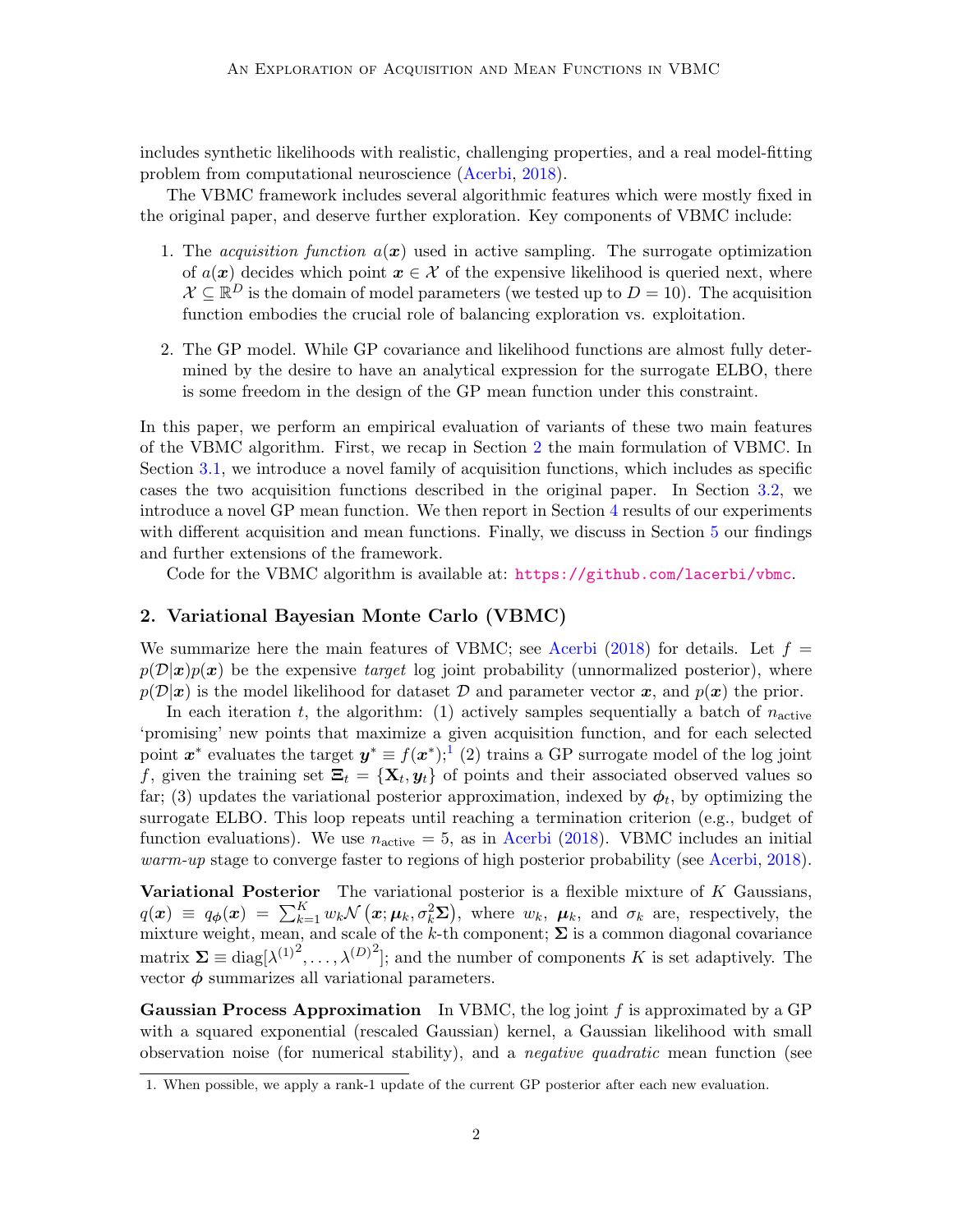Section [3.2\)](#page-3-0). Initially, the GP hyperparameters are estimated via MCMC sampling [\(Neal,](#page-7-8) [2003\)](#page-7-8); marginalization over the GP hyperparameter posterior is crucial to properly represent model uncertainty, a key element of active sampling. Training of the GP model switches to gradient-based optimization when the contribution of the variance of the ELBO due to sampling decreases below a given threshold, suggesting that the posterior over hyperparameters is reasonably summarized by a point estimate (see [Acerbi,](#page-7-0) [2018](#page-7-0) for details).

**The Evidence Lower Bound (ELBO)** Using the GP surrogate  $f$ , and for a given variational posterior  $q_{\phi}$ , we can estimate the posterior mean of the surrogate ELBO as

<span id="page-2-1"></span>
$$
\mathbb{E}_{f|\Xi} \left[ \mathrm{ELBO}(\phi) \right] = \mathbb{E}_{f|\Xi} \left[ \mathbb{E}_{\phi} \left[ f \right] \right] + \mathcal{H}[q_{\phi}], \tag{1}
$$

where  $\mathbb{E}_{f|\Xi} [\mathbb{E}_{\phi}[f]]$  is the (expected) expected log joint, and  $\mathcal{H}[q_{\phi}]$  is the entropy of the variational posterior. Crucially, our choice of variational family and of GP representation affords an analytical computation of the posterior mean and variance of the expected log joint (and of their gradients) by means of Bayesian quadrature (BQ; [O'Hagan,](#page-7-9) [1991;](#page-7-9) [Ghahramani and Rasmussen,](#page-7-5) [2002;](#page-7-5) see also Appendix [A\)](#page-9-1). Entropy and its gradient are estimated via simple Monte Carlo and the reparameterization trick [\(Kingma and Welling,](#page-7-10) [2013;](#page-7-10) [Miller et al.,](#page-7-11) [2017\)](#page-7-11), such that Equation [\(1\)](#page-2-1) is amenable to stochastic optimization [\(Kingma and Ba,](#page-7-12) [2014\)](#page-7-12).

## 3. Exploring the Components of VBMC

#### <span id="page-2-0"></span>3.1. Acquisition Functions

In principle, VBMC needs to solve a complex sequential decision-making problem which consists of evaluating the expensive log joint f at a sequence of points  $x_1, \ldots, x_t$  such that the approximate posterior  $q_{\phi}$  converges as closely as possible to the ground truth, for a given budget of function evaluations. In practice, such problem is intractable and we instead adopt a heuristic — the acquisition function — which, based on our current model of the log joint, grades which points are more advantageous to evaluate next. The ideal acquisition function for VBMC should balance exploitation of known regions of high probability mass (so as to refine our approximation) and exploration of uncertain regions (which might contain yet undiscovered amounts of probability mass). While we generally want to find probability *mass*, for convenience we will use probability *density* as a proxy.

We introduce here a novel family of *generalized uncertainty sampling* (GUS) acquisition functions,

<span id="page-2-2"></span>
$$
a_{\rm gus}(\boldsymbol{x}) = V_{\Xi}^{\alpha}(\boldsymbol{x}) q_{\boldsymbol{\phi}}^{\beta}(\boldsymbol{x}) \exp\left(\gamma \overline{f}_{\Xi}(\boldsymbol{x})\right), \qquad \alpha, \beta, \gamma \ge 0,
$$
\n(2)

where  $\bar{f}_{\Xi}(x)$  and  $V_{\Xi}(x)$  are, respectively, the GP posterior predictive mean and variance at x given the current training set  $\Xi$ , and  $q_{\phi}$  is the variational posterior. Equation [\(2\)](#page-2-2) is a generalization of the expression of the variance of the integrand involving the log joint in Equation [\(1\)](#page-2-1).

For  $\alpha = 1$ , Equation [\(2\)](#page-2-2) with  $\beta = 2, \gamma = 0$  is equivalent to vanilla uncertainty sampling, whereas with  $\beta = 1, \gamma = 1$  we obtain prospective uncertainty sampling, as described in [Acerbi](#page-7-0) [\(2018\)](#page-7-0). Here, we also consider the case  $\beta = 0, \gamma = 2$ , which ignores the current variational posterior and performs full *GP-uncertainty sampling*. By increasing  $\alpha$ , we increase the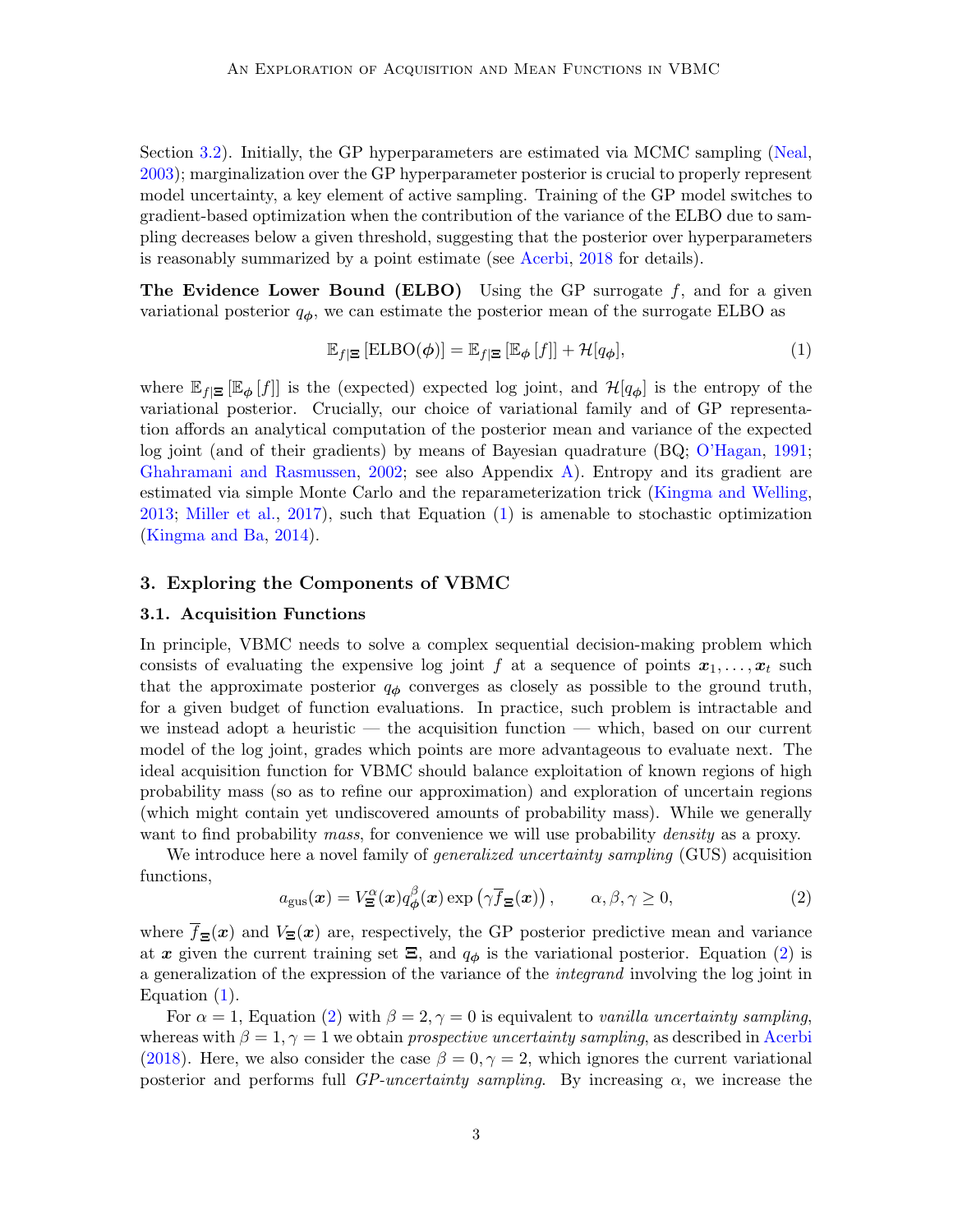focus on exploration (regions of high uncertainty) vs. exploitation (regions of high posterior probability). A particularly interesting option is to make  $\alpha$  iteration-dependent, motivated by acquisition functions such as UCB [\(Srinivas et al.,](#page-8-5) [2010\)](#page-8-5). Here, we consider  $\beta, \gamma = 1$ , by acquisition functions such as  $\overline{OCD}$  (similar et al., 2010). Here, we consider  $p, \gamma = 1$ ,<br>with  $\alpha(n) = \max(1, \log n)$  (logarithmic) and  $\alpha(n) = \sqrt{n}$  (square root), where n is the number of points in the training set. Note that Equation [\(2\)](#page-2-2) can be reduced from 3 to 2 parameters with virtually no loss of generality (see Appendix [B\)](#page-9-2).

#### <span id="page-3-0"></span>3.2. GP Mean Functions

In VBMC, the GP (prior) mean function implicitly affects exploration vs. exploitation by setting the value of the GP posterior mean far away from points in the current training set.

In our prior work, we argued that a *negative quadratic* function is theoretically preferable to *constant* because it ensures that the posterior GP predictive mean  $f$  is a proper log probability distribution (that is, it is integrable when exponentiated; [Acerbi,](#page-7-0) [2018\)](#page-7-0). On the other hand, a mean function that decreases too quickly may curb exploration outside the training set. As an intermediate alternative, we introduce here the squared exponential GP mean function,

$$
m_{\text{SE}}(\boldsymbol{x}) = m_0 + h \exp\left[-\frac{1}{2}Q(\boldsymbol{x})\right], \text{ with } Q(\boldsymbol{x}) \equiv \sum_{i=1}^{D} \frac{\left(x^{(i)} - x_{\text{m}}^{(i)}\right)^2}{\omega^{(i)^2}},
$$
 (3)

where  $m_0$  is a constant offset, h the height of the 'bump', and  $x_m$  and  $\omega$  are vectors of, respectively, location and scale parameters. For comparison, the standard negative quadratic GP mean function for VBMC is  $m_{\text{NQ}}(x) = m_0 - \frac{1}{2}Q(x)$ , and a typical mean function for GP regression is *constant*,  $m_{CN}(\boldsymbol{x}) = m_0$ .

The interpretation of  $m_{\text{NQ}}$ , once exponentiated, is that of a global multivariate normal approximation with diagonal covariance (e.g., similar to an axis-aligned Laplace approximation), whereas  $m_{\text{SE}}$  can be thought of as a *locally* Gaussian approximation (near the maximum), which becomes constant asymptotically. In any case, note that the (prior) mean function does not constrain the shape of the  $GP$  — that is, the *posterior*  $GP$  mean may well be multimodal and non-axis aligned. The role of the GP mean function is mostly in dictating the GP behavior far from observed points.

Crucially, all the considered mean functions afford analytical expressions for the expected log joint in Equation [\(1\)](#page-2-1), by means of Bayesian quadrature (see Appendix [A\)](#page-9-1). Note that, of these functions, only  $m_{NQ}$  leads to a proper posterior distribution; but whether this property matters in practice for the algorithm remains an empirical question.

# <span id="page-3-1"></span>4. Experiments

Procedure We tested variants of VBMC to perform inference of the posterior distribution and model evidence on the following families of problems:

1. Three families of synthetic target likelihoods, for  $D \in \{2, 6, 10\}$ . Lumpy: mildly multimodal distributions obtained as clumped mixtures of twelve multivariate Gaussians; Student: heavy-tailed, multivariate Student's t distributions;  $Cigar$ : single multivariate Gaussians with highly correlated covariance matrix.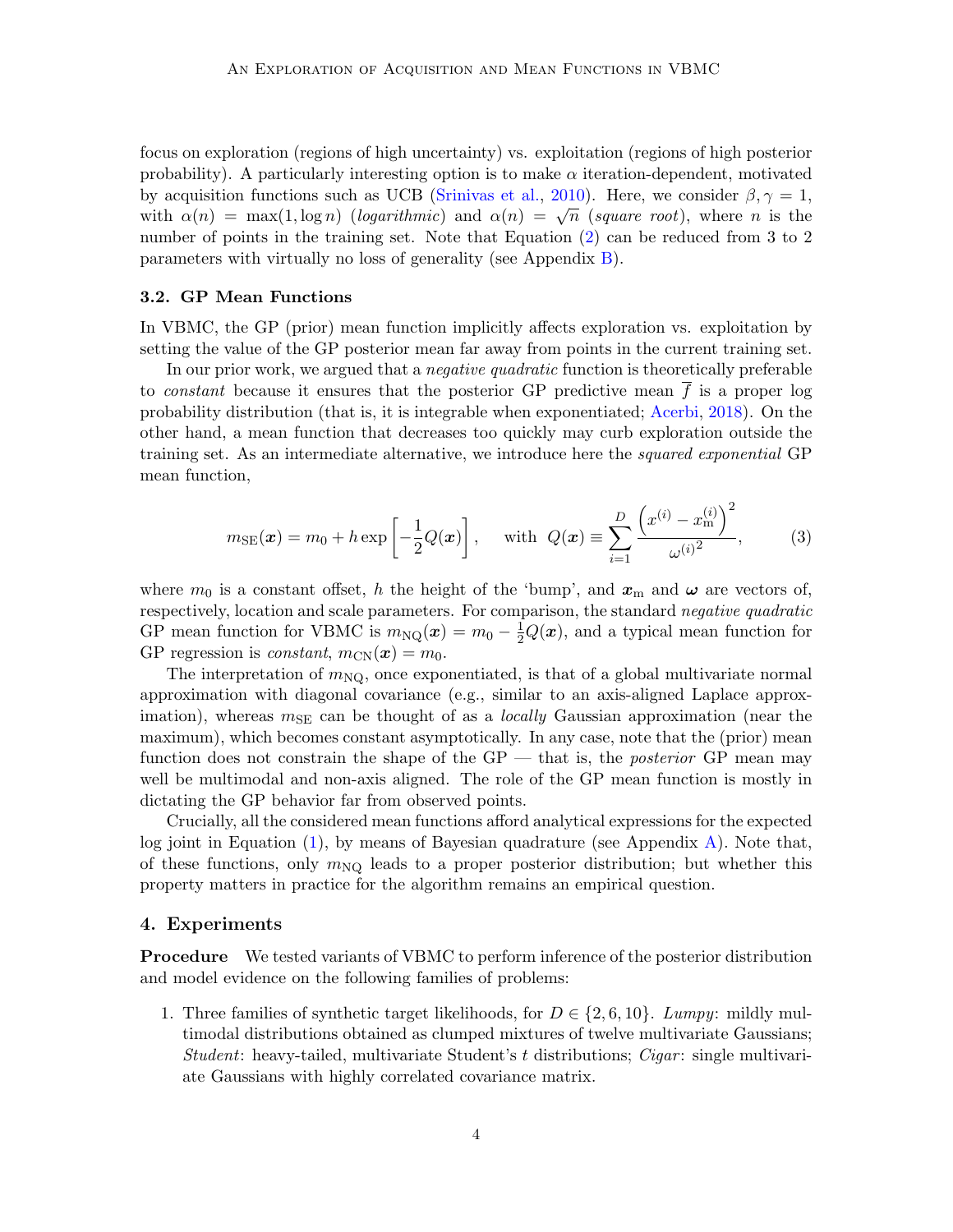2. A real model-fitting problem from computational neuroscience, with two posterior densities computed from a complex model of neuronal orientation selectivity in visual cortex, applied to neural recordings of, respectively, one V1 and one V2 cell ( $D = 7$ ; data and model from [Goris et al.,](#page-7-13) [2015\)](#page-7-13).

See [Acerbi](#page-7-0) [\(2018\)](#page-7-0) for an extended description of the tested target distributions.

We evaluated inference performance by tracking (a) the absolute error between the ELBO and the true log marginal likelihood (LML), and (b) the "Gaussianized" symmetrized Kullback-Leibler divergence (gsKL) between approximate posterior and ground truth.

- a. We measure the model evidence approximation in terms of absolute error from ground truth, since differences of LML are used for model comparison. For reference, differences of LML of 10 points or more are often presented as decisive evidence in favor of one model [\(Kass and Raftery,](#page-7-14) [1995\)](#page-7-14), while errors  $\ll 1$  can be considered negligible.
- b. The gsKL, introduced in [Acerbi](#page-7-0) [\(2018\)](#page-7-0), is defined as the symmetrized KL divergence between two multivariate normal distributions with mean and covariances equal, respectively, to the moments of the approximate posterior and the moments of the true posterior. For reference, two Gaussians with unit variance and whose means differ by  $\overline{2}$  (resp.,  $\frac{1}{2}$ ) have a gsKL of 1 (resp.,  $\frac{1}{8}$ ).

As a rule of thumb, for both metrics we consider a solution "usable" if it is at least less than 1 (ideally, much lower than that). For synthetic problems, we evaluated ground-truth posteriors and model evidence analytically or via simple numerical integration; for real model-fitting problems, we employed extensive MCMC sampling [\(Acerbi,](#page-7-0) [2018\)](#page-7-0).

For each VBMC variant we performed at least 20 runs per inference problem, with randomized starting points, and for each performance metric we report the median and 95% CI of the median (bootstrapped). For each problem, we allow a budget of  $50 \times (D+2)$ likelihood evaluations. For more details on the benchmark procedure, see [Acerbi](#page-7-0) [\(2018\)](#page-7-0).

Algorithms In this paper, we focus on comparing different versions of the VBMC algorithm (see [Acerbi,](#page-7-0) [2018](#page-7-0) for a comparison between VBMC and several other inference algorithms). By default, VBMC uses the  $a_{\text{pro}}$  acquisition function and  $m_{\text{NQ}}$  GP mean function. We show here results for the following variants of the VBMC algorithm:

- 1. Different acquisition functions: vanilla uncertainty sampling  $(a_{us})$ ; GP-uncertainty sampling  $(a_{\text{gpus}})$ ; iteration-dependent logarithmic uncertainty sampling  $(a_{\text{ln}})$  and squareroot uncertainty sampling  $(a<sub>sqrt</sub>)$ .
- 2. Different GP mean functions: constant  $(m_{CN})$ ; squared exponential  $(m_{SE})$ .

Results for synthetic likelihoods are shown in Figure [1,](#page-5-0) for the neuronal model in Figure [2.](#page-5-1) In Figure [1,](#page-5-0)  $a_{\text{us}}$  performs almost identically to  $a_{\text{pro}}$ , such that the plots for these two acquisition functions are overlapping almost everywhere.

Acquisition Functions For the GUS acquisition function, described in Equation [\(2\)](#page-2-2), we consider the following parameter settings:  $\alpha = 1, \beta = 2, \gamma = 0$  ( $a_{\text{us}}$ );  $\alpha = 1, \beta = 1, \gamma = 1$ (apro);  $\alpha = 1, \beta = 0, \gamma = 2$  (agpus);  $\alpha(n) = \ln n, \beta = 1, \gamma = 1$  (a<sub>ln</sub>);  $\alpha(n) = \sqrt{n}, \beta = 1, \gamma = 1$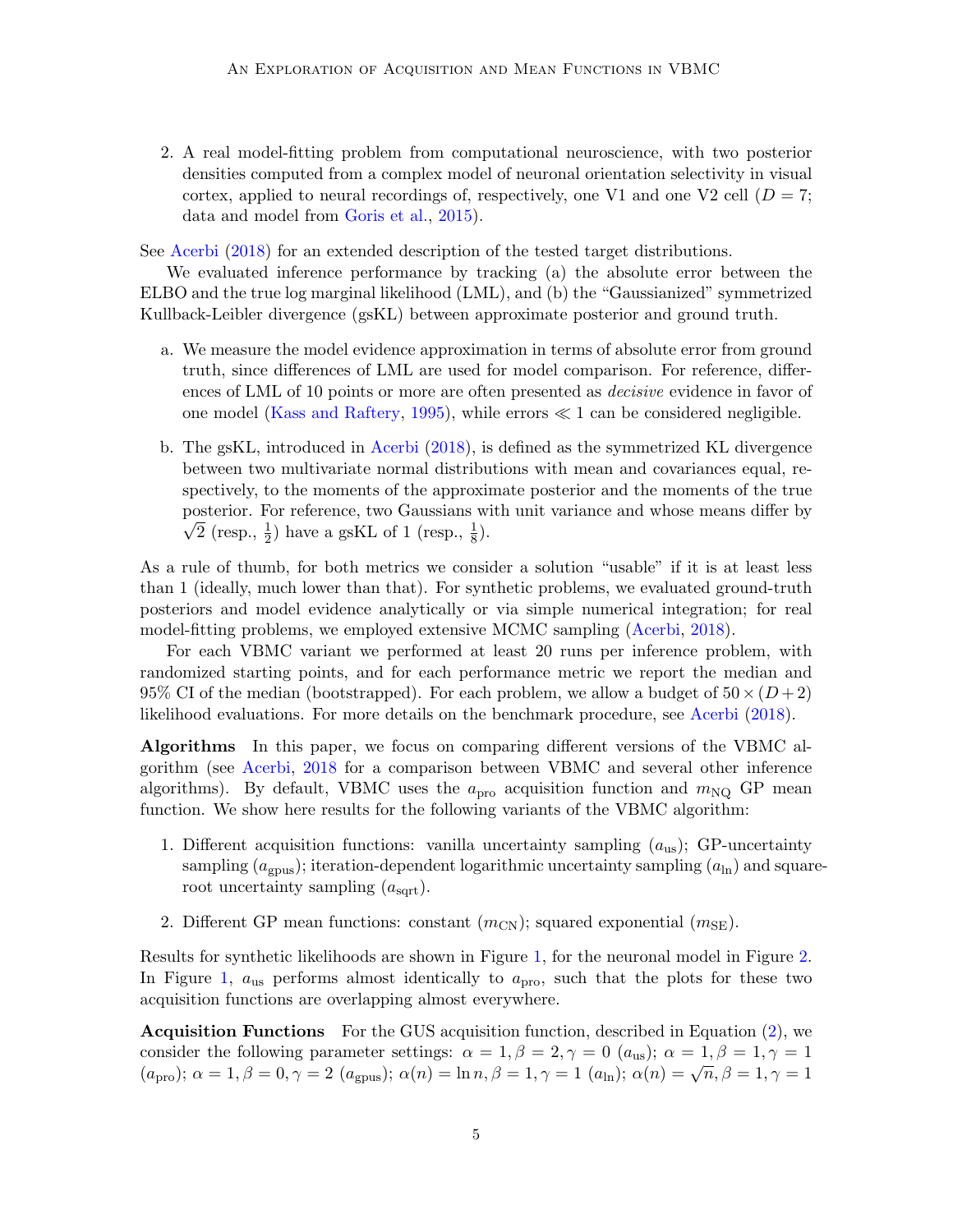

<span id="page-5-0"></span>Figure 1: Synthetic likelihoods. A. Median absolute difference between the ELBO and true log marginal likelihood (LML), as a function of likelihood evaluations, on the lumpy (top), Student (middle), and cigar (bottom) problems, for  $D \in \{2, 6, 10\}$ (columns). B. Median "Gaussianized" symmetrized KL divergence between the variational posterior and ground truth. For both metrics, shaded areas are 95 % CI of the median, and we consider a desirable threshold to be  $\lt 1$  (dashed line).



<span id="page-5-1"></span>Figure 2: Real neuronal model likelihoods. A. Median absolute difference between the ELBO and true LML, as a function of likelihood evaluations, for two distinct neurons  $(D = 7)$ . **B.** Median "Gaussianized" symmetrized KL divergence between the variational posterior and ground truth. See also Figure [1.](#page-5-0)

 $(a<sub>sort</sub>)$ <sup>[2](#page-5-2)</sup> Somewhat surprisingly, the performance of VBMC in our benchmark is quite robust across parameters of the generalized uncertainty sampling acquisition function. The only notable results are that: on real data (but not on synthetic functions)  $a_{\text{us}}$  performs

<span id="page-5-2"></span><sup>2.</sup>  $a_{\text{us}}$  and  $a_{\text{pro}}$  were introduced and tested in [Acerbi](#page-7-0) [\(2018\)](#page-7-0); we report them here for comparison.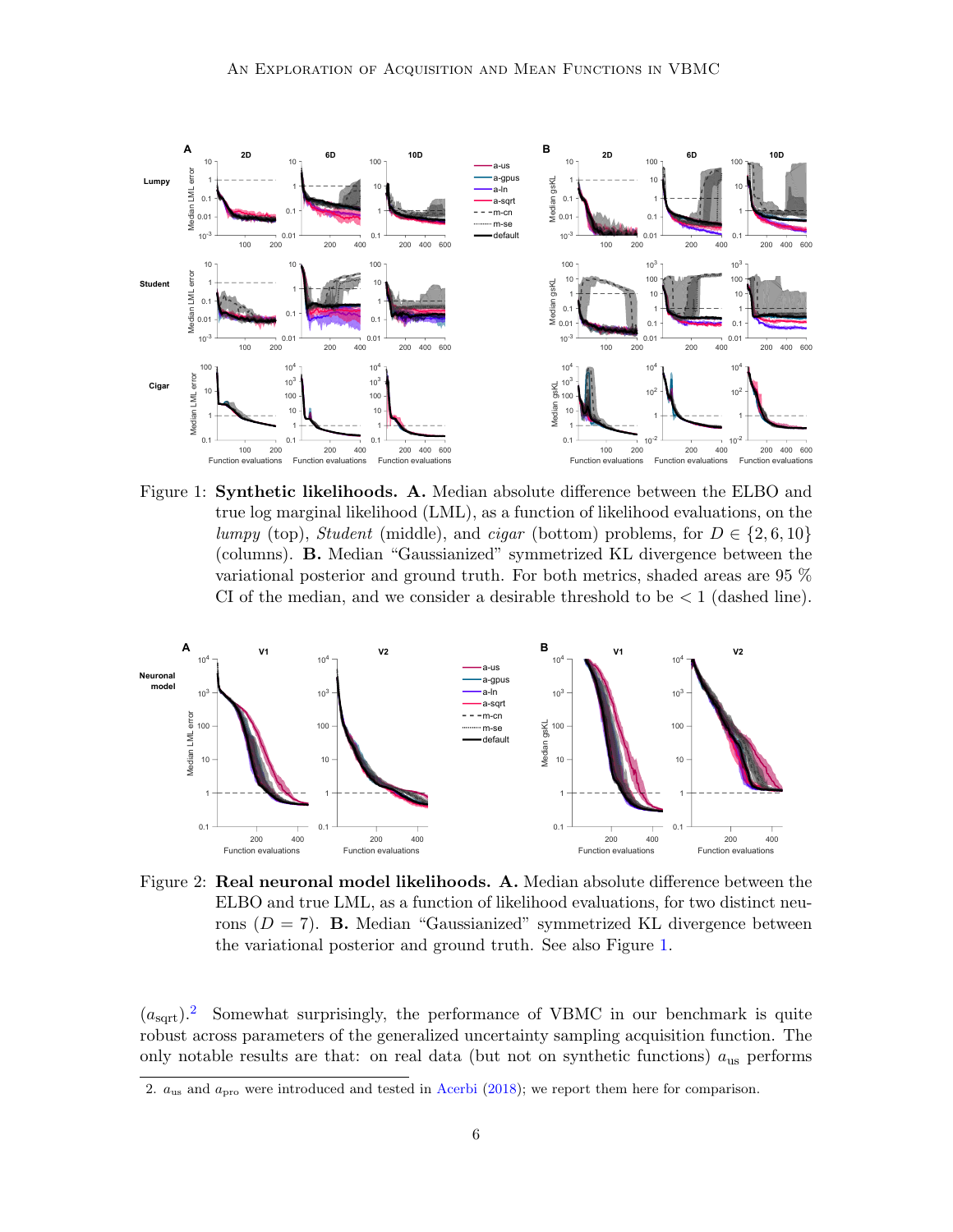substantially worse than the other choices; on some synthetic functions (but not on real data),  $a_{\text{ln}}$  and less so  $a_{\text{sqrt}}$  perform marginally better than the rest. More challenging benchmark densities may be able to reveal larger differences in the performance of various acquisition functions, but for now our original recommendation of using  $a_{\text{pro}}$  still holds.

**GP** Mean Functions Having fixed the acquisition function to  $a_{\text{pro}}$ , we tested two additional GP mean functions,  $m_{CN}$  and  $m_{SE}$ . On several problems, both variants perform worse than the originally proposed  $m_{\text{NQ}}$ . In particular, we observe that the variational posterior becomes unstable when it finds a solution with an "infinitely flat" mixture component — the reason being that the GP posterior mean tends to a small nonzero value far away from the current training set (that is, the exponentiated GP is not a proper, integrable probability density). Heuristic solutions, such as bounding the scaling factor of each variational component (preventing them from "exploding" to infinity), allow the algorithm to run, but the presence of these runaway components still negatively affect performance. Thus, the negative quadratic GP mean function introduced (somewhat understatedly) in [Acerbi](#page-7-0) [\(2018\)](#page-7-0) is a crucial component for the success and stability of the algorithm.

## <span id="page-6-0"></span>5. Discussion

We investigated the performance of VBMC under different acquisition functions belonging to the generalized uncertainty sampling (GUS) family, and different GP mean functions compatible with Bayesian quadrature.

On the one hand, our findings could appear as a 'null result' in that for none of the investigated features we obtained a systematic improvement over our original choices for the VBMC algorithm (except perhaps for sporadic improvements with the iteration-dependent  $a_{\rm ln}$ ). On the other hand, this work provides empirical validation for seemingly arbitrary choices in the original paper, now justified by showing that either (1) the algorithm is fairly robust to changes in the details of the feature (i.e., parameters of GUS), or (2) the original choice is best among a few reasonable alternatives for both empirical and theoretical reasons (i.e., only the negative quadratic GP mean function,  $m_{\text{NO}}$ , realizes a *proper* posterior distribution, required for stability).

Alternative GP Representations Specifically with respect to properties of the GP surrogate used for VBMC, two main questions remain open.

First, we can ask if there are more complex covariance or mean functions of interest that are still amenable to closed-form Bayesian quadrature (see Appendix  $\bf{A}$ ). For example, we could include a quadratic form directly in the covariance function, as opposed to the mean function. Another interesting direction is to consider covariance or mean functions that are linear combinations and products of location-dependent radial basis functions, which could be used to introduce non-stationary behavior in the GP [\(Martinez-Cantin,](#page-7-15) [2018\)](#page-7-15).

Second, we note that the Gaussian kernel, due to its smoothness, may be inadequate to model some posterior distributions. More in general, there may be problems for which we want to use covariance or mean functions which do not support a closed-form expression for the surrogate ELBO. In these cases, it might be worth dropping the analytical requirement, and approximate the expected log joint and its gradient numerically. Investigating VBMC under a more general class of representations remains avenue for future work.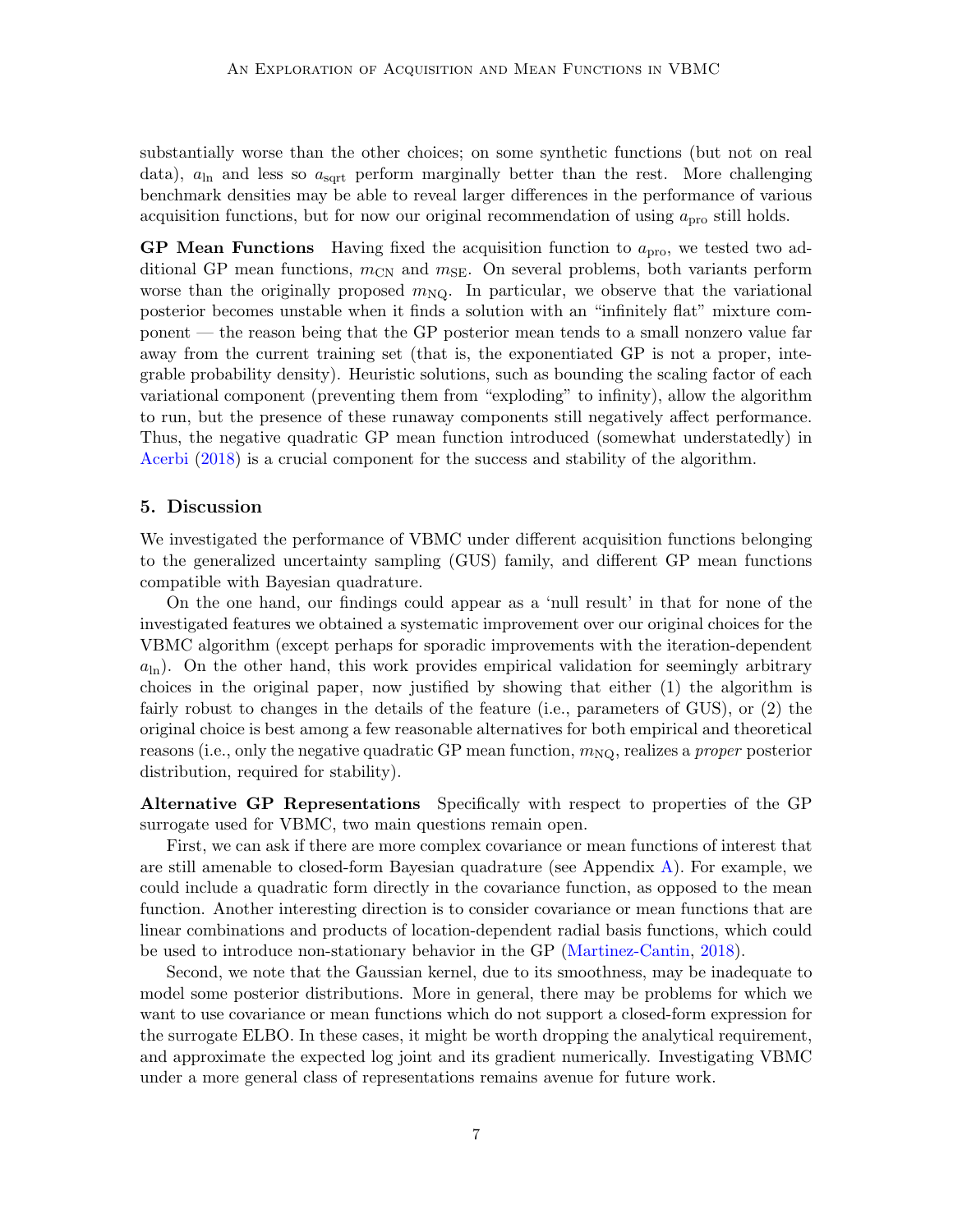#### **REFERENCES**

- <span id="page-7-0"></span>Luigi Acerbi. Variational Bayesian Monte Carlo. Advances in Neural Information Processing Systems, 31:8222–8232, 2018.
- <span id="page-7-3"></span>Luigi Acerbi and Wei Ji Ma. Practical Bayesian optimization for model fitting with Bayesian adaptive direct search. Advances in Neural Information Processing Systems, 30:1834–1844, 2017.
- <span id="page-7-7"></span>François-Xavier Briol, Chris Oates, Mark Girolami, and Michael A Osborne. Frank-Wolfe Bayesian quadrature: Probabilistic integration with theoretical guarantees. Advances in Neural Information Processing Systems, 28:1162–1170, 2015.
- <span id="page-7-2"></span>Eric Brochu, Vlad M Cora, and Nando De Freitas. A tutorial on Bayesian optimization of expensive cost functions, with application to active user modeling and hierarchical reinforcement learning. arXiv preprint arXiv:1012.2599, 2010.
- <span id="page-7-5"></span>Zoubin Ghahramani and Carl E Rasmussen. Bayesian Monte Carlo. Advances in Neural Information Processing Systems, 15:505–512, 2002.
- <span id="page-7-13"></span>Robbe LT Goris, Eero P Simoncelli, and J Anthony Movshon. Origin and function of tuning diversity in macaque visual cortex. Neuron, 88(4):819–831, 2015.
- <span id="page-7-6"></span>Tom Gunter, Michael A Osborne, Roman Garnett, Philipp Hennig, and Stephen J Roberts. Sampling for inference in probabilistic models with fast Bayesian quadrature. Advances in Neural Information Processing Systems, 27:2789–2797, 2014.
- <span id="page-7-16"></span>Nikolaus Hansen, Sibylle D Müller, and Petros Koumoutsakos. Reducing the time complexity of the derandomized evolution strategy with covariance matrix adaptation (CMA-ES). Evolutionary Computation, 11(1):1–18, 2003.
- <span id="page-7-1"></span>Donald R Jones, Matthias Schonlau, and William J Welch. Efficient global optimization of expensive black-box functions. Journal of Global Optimization, 13(4):455–492, 1998.
- <span id="page-7-4"></span>Kirthevasan Kandasamy, Jeff Schneider, and Barnabás Póczos. Bayesian active learning for posterior estimation. Twenty-Fourth International Joint Conference on Artificial Intelligence, 2015.
- <span id="page-7-14"></span>Robert E Kass and Adrian E Raftery. Bayes factors. Journal of the American Statistical Association, 90(430):773–795, 1995.
- <span id="page-7-12"></span>Diederik P Kingma and Jimmy Ba. Adam: A method for stochastic optimization. Proceedings of the 3rd International Conference on Learning Representations, 2014.
- <span id="page-7-10"></span>Diederik P Kingma and Max Welling. Auto-encoding variational Bayes. Proceedings of the 2nd International Conference on Learning Representations, 2013.
- <span id="page-7-15"></span>Ruben Martinez-Cantin. Funneled Bayesian optimization for design, tuning and control of autonomous systems. IEEE Transactions on Cybernetics, (99):1–12, 2018.
- <span id="page-7-11"></span>Andrew C Miller, Nicholas Foti, and Ryan P Adams. Variational boosting: Iteratively refining posterior approximations. Proceedings of the 34th International Conference on Machine Learning, 70:2420–2429, 2017.
- <span id="page-7-8"></span>Radford M Neal. Slice sampling. Annals of Statistics, 31(3):705–741, 2003.
- <span id="page-7-9"></span>Anthony O'Hagan. Bayes–Hermite quadrature. Journal of Statistical Planning and Inference, 29 (3):245–260, 1991.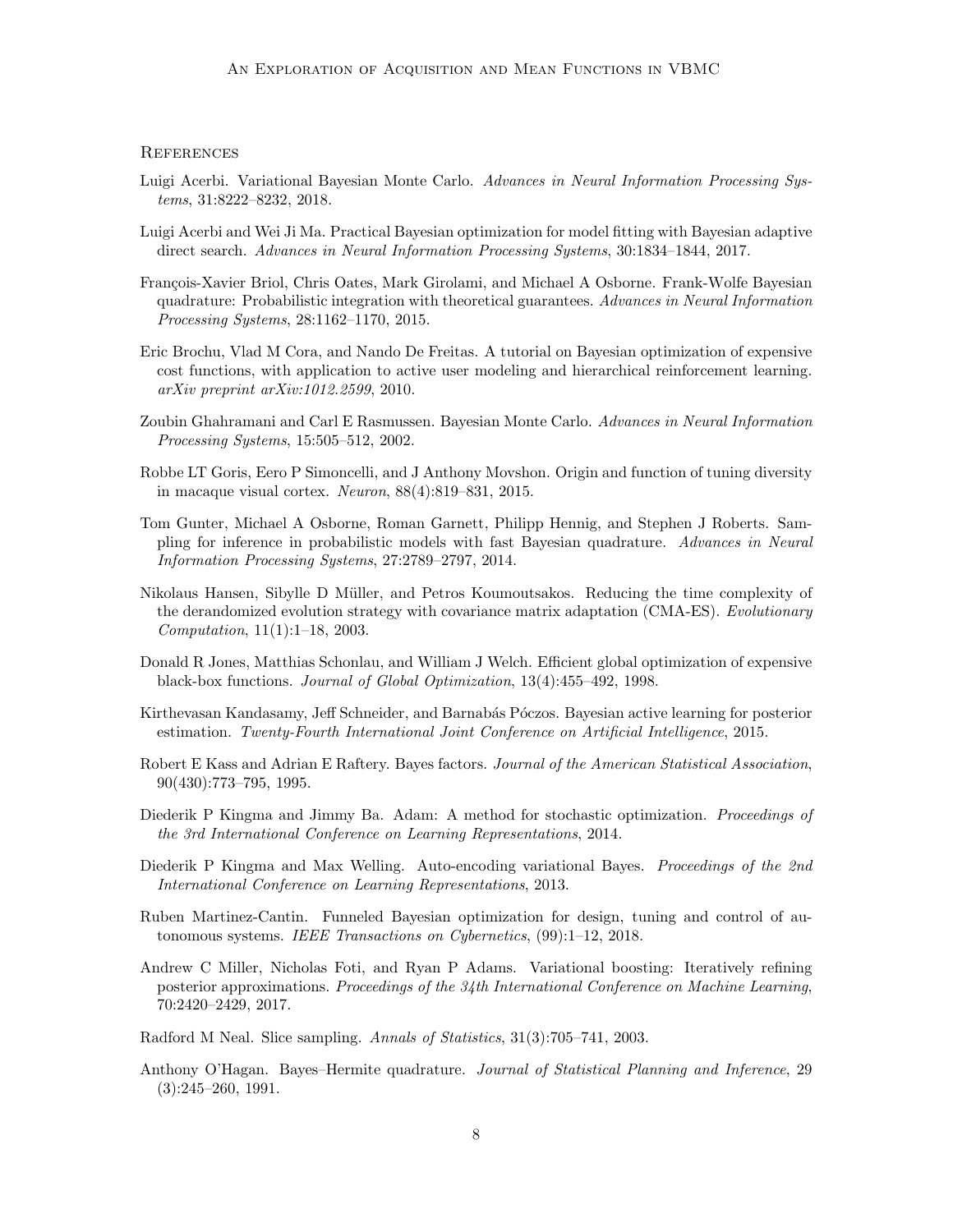- <span id="page-8-4"></span>Michael Osborne, David K Duvenaud, Roman Garnett, Carl E Rasmussen, Stephen J Roberts, and Zoubin Ghahramani. Active learning of model evidence using Bayesian quadrature. Advances in Neural Information Processing Systems, 25:46–54, 2012.
- <span id="page-8-0"></span>C. Rasmussen and C. K. I. Williams. Gaussian Processes for Machine Learning. MIT Press, 2006.
- <span id="page-8-2"></span>Bobak Shahriari, Kevin Swersky, Ziyu Wang, Ryan P Adams, and Nando de Freitas. Taking the human out of the loop: A review of Bayesian optimization. Proceedings of the IEEE, 104(1): 148–175, 2016.
- <span id="page-8-1"></span>Jasper Snoek, Hugo Larochelle, and Ryan P Adams. Practical Bayesian optimization of machine learning algorithms. Advances in Neural Information Processing Systems, 25:2951–2959, 2012.
- <span id="page-8-5"></span>Niranjan Srinivas, Andreas Krause, Matthias Seeger, and Sham M Kakade. Gaussian process optimization in the bandit setting: No regret and experimental design. ICML-10, pages 1015–1022, 2010.
- <span id="page-8-3"></span>Hongqiao Wang and Jinglai Li. Adaptive Gaussian process approximation for Bayesian inference with expensive likelihood functions. Neural Computation, pages 1–23, 2018.